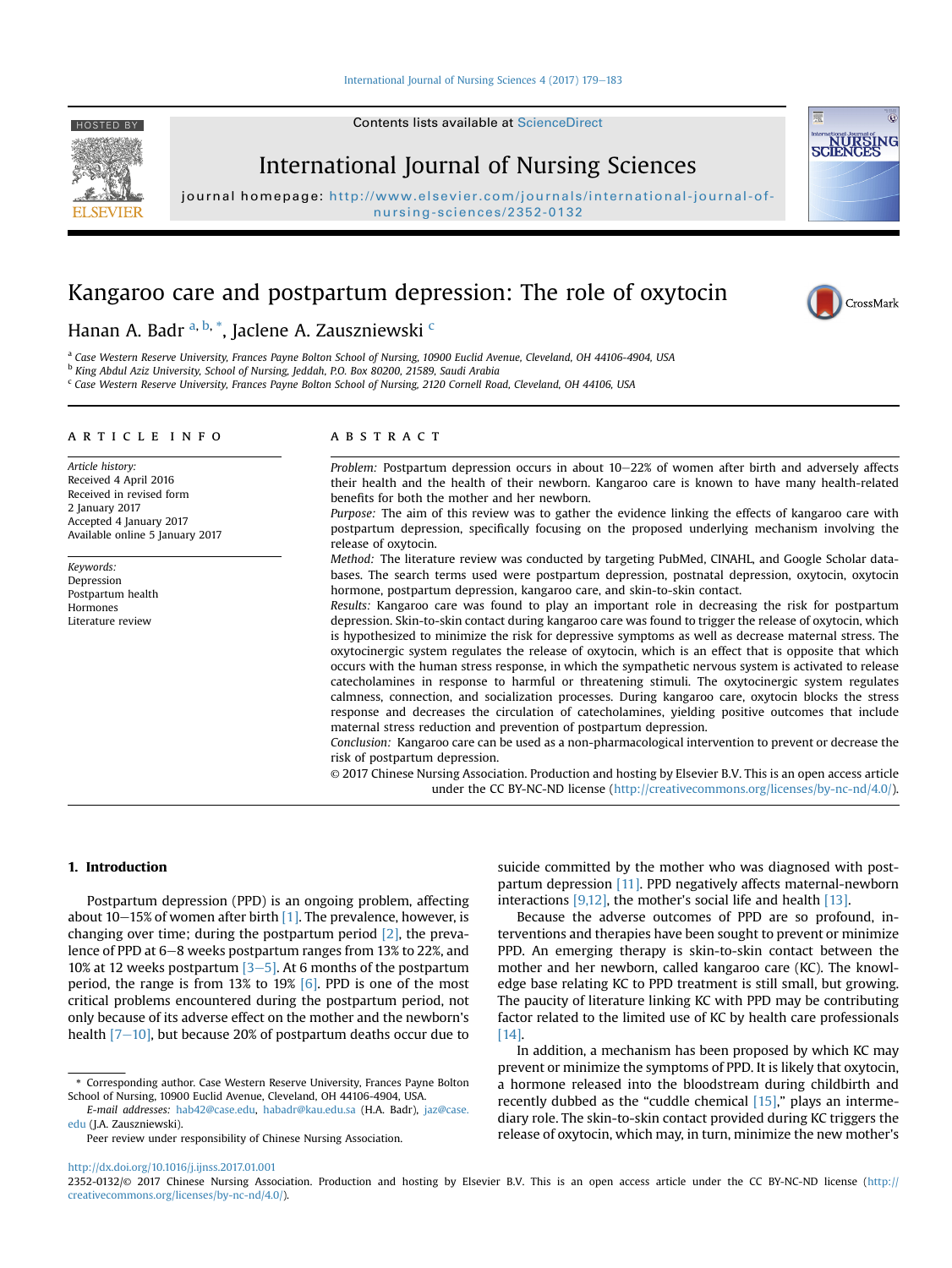risk of experiencing depressive symptoms. Therefore, the purpose of this literature review is to provide support for the hypothesis that oxytocin released during KC may minimize PPD. The evidence for the link between KC and PPD begins with a discussion of PPD, its theoretical definitions, etiology, signs, and symptoms. Then there will be a review of KC's physiology and, specifically, its effect on oxytocin levels. Finally, a description of KC's previously investigated effects on PPD will be presented. The literature review was conducted by targeting PubMed, CINAHL, and Google Scholar databases. The search terms used were postpartum depression, postnatal depression, oxytocin, oxytocin hormone, postpartum depression, kangaroo care, and skin-to-skin contact.

## 2. Postpartum depression (PPD)

Birth may not be so joyful when PPD is taken into consideration. Giving birth and having a newborn are stressful life events for some women because giving birth to a newborn can lead to major physiological, psychological, cultural, spiritual, and emotional changes [\[9\].](#page-3-0) The American Psychological Association (APA) defined PPD as a serious mental health problem characterized by a prolonged period of emotional instability, occurring up to four weeks after birth; PPD results from the major life change and increased responsibilities that follow the care of a newborn infant [\[16\]](#page-3-0).

The signs and symptoms of PPD include changes in sleeping and eating patterns, anxiety and insecurity, emotional instability, mental confusion, loss of self, feelings of guilt and shame, and suicidal thoughts [\[8,9\].](#page-3-0) Based on a study by Kammerer and colleagues, 43% of the mothers who have experienced PPD lost their appetite, 16% had insomnia, 71% felt energy loss and fatigue, 50% experienced decreased concentration, 26% had feelings of worthlessness and a lack of self-esteem, and 16% experienced suicidal ideation [\[17\].](#page-3-0)

#### 2.1. Predisposing factors to PPD

Several predisposing factors for PPD exist; some are maternal in nature, whereas others are infant-based factors. The maternal factors include any social or personally challenging circumstances that the mother may have faced before, during, or after labor, as well as the mother's psychological or biochemical changes before, during, and after birth. Infant factors include any medical conditions that require the newborn to receive special care [\[7,18,19\]](#page-3-0).

Beck [\[7\]](#page-3-0) conducted a meta-analysis of 44 studies to determine the predictors of PPD revealed in the literature. The following predictors were identified: prenatal depression, maternity blues, stress, social support, prenatal anxiety, marital dissatisfaction, history of depression, infant temperament, maternal self-esteem, socioeconomic status, marital status, unplanned or unwanted pregnancy, and childcare stress. Beck used the effect sizes from the studies she reviewed to determine the strength of the link between each predictor and PPD. The effect sizes were set at 0.2 to represent a small relationship, 0.4 to indicate a medium relationship, and 0.8 for a strong relationship. The meta-analysis showed that the predictors with a small effect size were socioeconomic status, marital status, and unplanned or unwanted pregnancy. Most of the other predictors had a medium effect size; prenatal depression had the strongest effect size ( $d = 0.75$ ). This finding indicates that mothers who have a history of prenatal depression are at higher risk of developing postpartum depression.

Another study was conducted on 12,361 women who completed Edinburgh Postnatal Depression Scale (EPDS), wherein they were screened for the psychosocial factors that can lead to depression by using a self-report psychosocial risk factor questionnaire (PSRFQ). The results showed that 925 (7.5%) of the mothers had postpartum depression because they scored more than 12 in the EPDS. The strongest risk factors for postpartum depression found among this population were: a previous history of depression and low social support [\[20\].](#page-3-0) Furthermore, Roomruangwong, Withayavanitchai, and Maes found similar results when they conducted their study on 53 postpartum women who had high levels of depression at  $4-6$ weeks postpartum [\[21\].](#page-4-0)

Moreover, Dennis, Janssen, and Singer conducted a longitudinal study on 594 women at 1and 8 weeks during their postpartum period in Vancouver, British Columbia. The risk factors they analyzed were sociodemographic factors, biological factors, pregnancy-related factors, life stressors, social support, obstetric factors, and adjustment to motherhood. The results of their study showed that 29.4% of the mothers had PPD at 1 week, and at 8 weeks the rate was 20.2%. The strongest predictors of postpartum depression found in their study were: history of depression, stressful life events, lack of perceived support, lack of readiness for hospital discharge, and dissatisfaction with infant feeding [\[22\].](#page-4-0) Eberhard-Gran, Eskild, Tambs, Samuelsen, and Opjordsmoen found similar results in their study. In addition to the history of depression and lack of social support, these researchers found that mothers who did not breastfeed their newborns and first-time mothers had higher depression scores [\[23\]](#page-4-0).

## 2.2. Negative effects of PPD

PPD has several negative effects on infants, such as altered growth, greater risk of fussiness, less interaction with their mothers, and difficulties with sleeping and eating; separation problems have been found to occur later in life [\[24\].](#page-4-0)

Surkan and colleagues [\[10\]](#page-3-0) performed a prospective longitudinal study on 6550 singleton births followed from birth through 6 years of age and classified these according to the level of maternal depression. Mothers with moderate or severe PPD had children of shorter stature in their first 6 years of life than mothers who did not have PPD. Negative effects on maternal-infant interactions have been documented as well. Depressed mothers often experience less visual and focal communication with their newborns than nondepressed mothers  $[25-27]$  $[25-27]$  $[25-27]$ . Also, Beck  $[13]$  conducted a metaanalysis of 19 studies to examine the effects of PPD on mother- $-$ infant interactions. The results showed that PPD had medium to large negative effects on mother-infant interactions during the first year of birth. Beck explained that if the mother is emotionally unstable, the dyad interaction between a mother and her newborn is unlikely to occur.

In addition, PPD negatively affected breastfeeding and infant weight. Gaffney, Kitsantas, Brito, and Swamidoss conducted a study on 1447 mother-infant dyads and found that the mothers who had PPD breastfed their infants less frequently than mothers without PPD; these mothers also added cereal to the infant formula earlier, which led to an increased risk for being overweight among these infants [\[28\]](#page-4-0). Moreover, the researchers reported that infants of the depressed mothers were admitted to hospitals and visited emergency rooms more frequently during the first year than those infants born to non-depressed mothers. Infants with depressed mothers also had fewer checkup visits during the first 2 years of the child's life when compared to the infants or non-depressed mothers [\[29\]](#page-4-0).

#### 2.3. Strategies to treat postpartum depression

Several strategies are used to treat PPD, including pharmaco-logical and non-pharmacological interventions [\[30\].](#page-4-0) Regarding pharmacological interventions, few studies have measured the effectiveness of pharmacological treatment in mothers diagnosed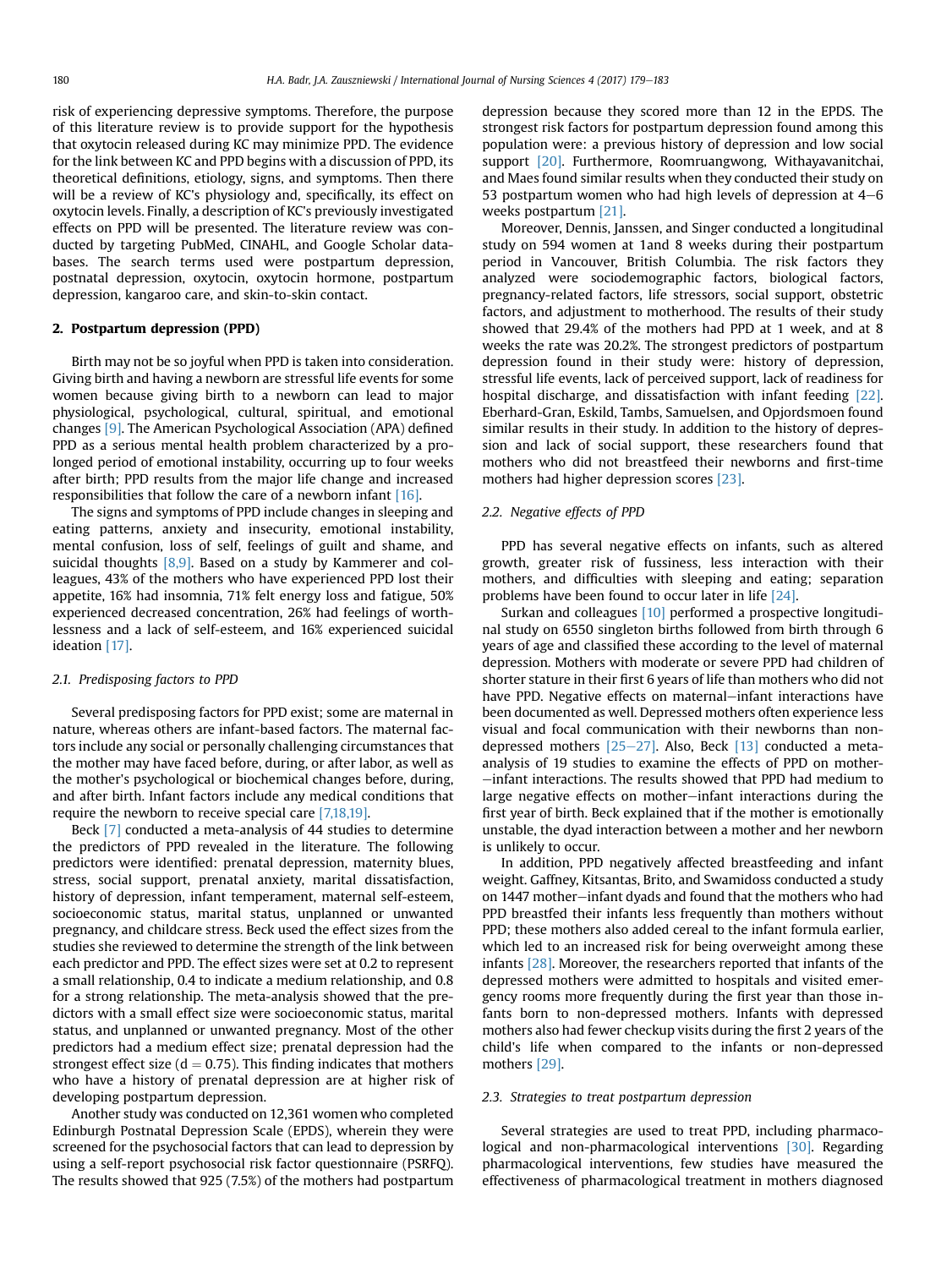with PPD [\[31\].](#page-4-0) In addition, even though only small amounts of antidepressant medications are secreted in breastmilk, there is insufficient research to show whether this is safe for newborns [\[31\].](#page-4-0) Therefore, most mothers are reluctant to take pharmacological treatments and see non-pharmacological treatments as more acceptable [\[30\]](#page-4-0).

The non-pharmacological interventions for PPD include listening visits (a form of intervention started in Britain that focuses on the mother's experience with her child, particularly if the mother is facing problems in taking care of her newborn [\[6\]\)](#page-3-0); cognitive behavioral therapy (CBT) that focuses on helping depressed mothers modify their negative thoughts by changing their behaviors to improve their ability to cope and reduce stress [\[32\];](#page-4-0) interpersonal therapy, psychoeducation, psycho-supportive therapy [\[30\],](#page-4-0) and KC [\[33\].](#page-4-0) The meta-analyses done by Cuijpers, Brännmark, and van Straten [\[34\]](#page-4-0) found that psychological interventions had small effects in treating PPD, whereas numerous studies have shown that KC has a positive effect on decreasing the severity of PPD and in preventing PPD in its early stages [\[2,35,36\]](#page-3-0).

## 3. The effect of KC on postpartum depression

## 3.1. Kangaroo care (KC)

Kangaroo care is the placement of the newborn infant, who is wearing only a diaper, against the mother's skin, chest-to-chest, after birth, and it includes continuous breastfeeding that should be performed in a specific position for a specific period of time. The safest position for the newborn is an upright position. Correct positioning is crucial because unsafe positioning might lead to sudden infant death [\[37\]](#page-4-0). The recommended duration for KC is from a minimum of 10 min to a maximum of 24 h per day, every day [\[37\].](#page-4-0)

## 3.2. Positive effect of kangaroo care on PPD and maternal mood

Regarding the effect of KC on PPD and the maternal stress level, Bigelow, Power, MacLellan-Peters, Alex, and McDonald [\[2\]](#page-3-0) studied the effect of KC on mothers with PPD during the first 3 postpartum months and the mothers' physiological stress during the first postpartum month. The results showed that mothers in the KC group had lower scores for depression during the first month postpartum. In addition, the salivary cortisol level was lower among the mothers in the KC group. Athanasopoulou [\[33\]](#page-4-0) also performed a systematic review to see if KC could improve the mother's mood and decrease the risk of developing PPD. The results showed that even though the findings of the studies they reviewed were inconclusive, there was some evidence to suggest that KC can make a positive difference in these areas. Specifically, it was found that KC can improve negative maternal mood (e.g., anxiety, depression) and promote more positive parent-child interactions.

Moreover, de Macedo, Cruvinel, Lukasova, and D'Antino [\[36\]](#page-4-0) compared the mood variation of mothers who provided KC to their newborns to the mothers who had their newborns in the incubator and were not in direct contact with them. There were 90 mothers enrolled in this study who were divided into three groups. Of the 90 mothers, 30 mothers of full-term babies provided KC, 30 mothers of preterm babies provided KC, and 30 mothers of preterm infants had their babies placed in incubators. The researchers measured the mothers' mood before and after the newborns' arrival and compared the results across the groups. The results showed that mothers of full-term babies experienced a less depressive state than the mothers who had preterm infants in general; however, there was a significant mood variation between the mothers who provided KC to their newborns and those whose babies were placed in incubators. The group of KC mothers reported that they felt calmer, stronger, more coordinated, energetic, contented, relaxed, proficient, happy, friendly, and clearheaded.

In addition, de Alencar, Arraes, de Albuquerque, and Alves [\[38\]](#page-4-0) performed a prospective study to assess the relationship between KC and PPD among low-income mothers. This study showed that there was a decrease in the depression score among mothers who provided KC. In addition to that, Ahn, Lee, and Shin [\[35\]](#page-4-0) studied the effects of KC on both premature infants and their mothers. They measured PPD and the results showed a decrease in the PPD scores of the mothers in the KC group when compared with a group that did not use KC.

KC has also been the subject of a number of case studies and the results showed that KC was effective in decreasing PPD. Burkhammer and Anderson conducted a case study for a young mother whose first pregnancy had ended in stillbirth due to eclampsia. When she became pregnant with her second child, she was afraid of losing her newborn for a second time. After she gave birth to her second newborn, she experienced stress, anxiousness, and bouts of crying. The clinician helped the mother engage in immediate skinto-skin contact with her newborn. During skin-to-skin contact, the mother stopped crying, felt more relaxed, and started to breastfeed her baby [\[39\].](#page-4-0) Another case study also showed the same result; in this case study, the mother was in rehabilitation for drug abuse and, after she gave birth to her newborn, she cried for more than 2 h; her depression score was also high. However, after she provided KC for the first time for her newborn, she felt calmer, and her PPD score decreased significantly [\[40\].](#page-4-0)

In summary, the results of the above studies show the positive effects of KC in decreasing PPD among mothers who had diverse experiences with PPD. In fact, the explanation for these positive effects of KC on PPD has been provided in the literature as being associated with the effect of hormonal secretions of oxytocin that occurs during KC  $[41-43]$  $[41-43]$  $[41-43]$ .

#### 4. Oxytocin hormone as a factor affecting PPD

#### 4.1. Oxytocin hormone

Oxytocin is composed of nine amino acid peptides that have a highly conserved chemical structure across many mammalian species. Oxytocin has several effects on a mother's body both during and after labor. It causes uterine contractions during labor and leads to the let-down reflex during breastfeeding [\[44,45\].](#page-4-0) Oxytocin is one of the four so-called "happy chemicals," or hormones, found in the human body. It plays an important role in facilitating bonding and trust between newborns and their mothers  $[46]$ . Oxytocin has both peripheral and central effects; the peripheral effects occur when oxytocin is released into the blood stream, provoking uterine contractions during labor and milk ejection during breastfeeding. The central effects of oxytocin are also linked to sexual and reproductive stimuli, as well as to nonsexual stimuli. These sexual reproductive stimuli affect genital and breast stimulation, as well as birth, suckling, and sexual intercourse. The nonsexual stimuli include behaviors such as grooming  $[47]$ . Oxytocin is associated more strongly with female rather than male gender because oxytocin reception is related to the hormone estrogen [\[48\]](#page-4-0).

#### 4.2. How KC works on oxytocin

The effects of KC on PPD can be physiologically explained by the endocrine effects of oxytocin released in the brain and in circulation in the hypothalamic-pituitary-adrenal axis during KC. The oxytocinergic system regulates the release of oxytocin [\[49\].](#page-4-0) Oxytocin is synthesized in the hypothalamus and then released and stored in the posterior pituitary [\[50\]](#page-4-0). The oxytocinergic system and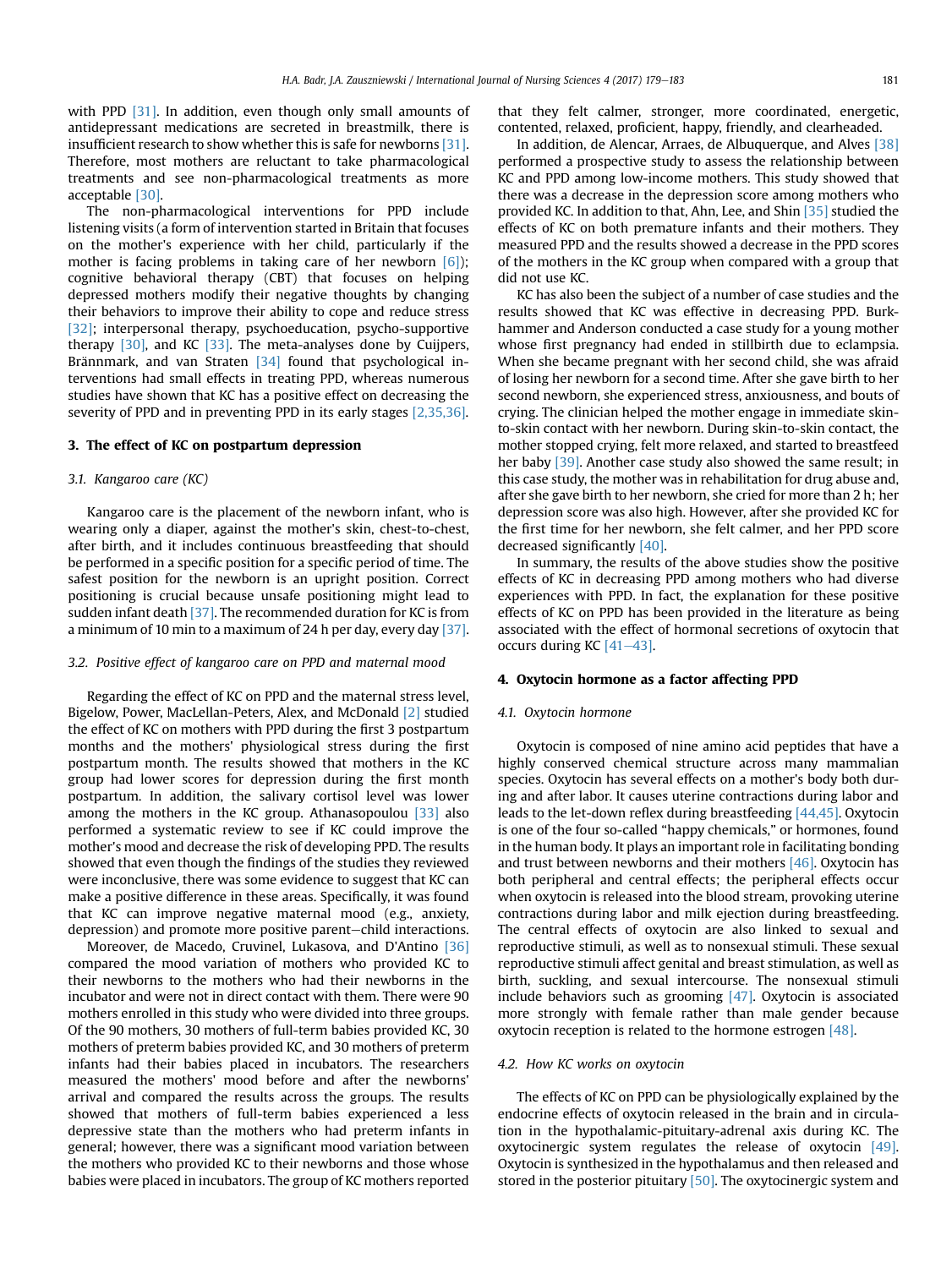<span id="page-3-0"></span>the stress system (fight-or-flight) have opposite effects on the systems of human beings. Fight-or-flight behavioral responses are anxiety, aggression, increased cardiovascular activity, and elevated blood glucose levels. Also, the stress system works by activating the sympathetic nervous system, which releases the catecholamines epinephrine and norepinephrine in response to demanding, harmful, or threatening stimulants  $[51-53]$  $[51-53]$ .

The oxytocinergic system also regulates the calmness, connection, and socialization processes. During KC, oxytocin is released, which works to shut off the stress systems upon reaching the amygdala. Oxytocin also stimulates maternal behaviors, such as attachment, and can have anxiolytic, sedative effects and increase one's pain threshold. Moreover, oxytocin has antidepressant-like properties. Oxytocin can help decrease the circulation of catecholamines in the mother, which is considered a positive outcome of hormonal oxytocin because it reduces maternal stress  $[52-54]$  $[52-54]$ .

## 4.3. The effect of oxytocin on postpartum depression

Oxytocin has been shown to play a role in the initiation of maternal affiliated behavior and maternal-infant interaction and to positively affect the mother's mood. In animal studies, Winslow, Noble, Lyons, Sterk, and Insel found that monkeys separated from their mothers immediately after birth had a syndrome characterized by decreased affiliation, increased aggression, and increased self-directed, repetitive behavior. This syndrome resulted from decreased levels of cerebrospinal fluids of oxytocin through 36 months of age [\[55\].](#page-4-0)

In human studies, researchers found a correlation between a decrease in anxiety and the triggering of good feelings during the postpartum period because oxytocin levels increase in the cerebrospinal fluid during KC [\[56\]](#page-4-0). Also, Stuebe, Grewen, and Meltzer-Brody [\[52\]](#page-4-0) looked at maternal depression, anxiety symptoms, and their association with shorter breastfeeding periods, as well as their effect on the neuroendocrine response to infant feeding. The results showed that increased oxytocin levels led to a decrease in maternal depression and anxiety symptoms. Another study was done on 74 healthy pregnant women to assess the association between plasma oxytocin (OXT) during pregnancy and the development of PPD symptoms. The results showed that the women who had lower levels of plasma OXT during pregnancy had higher levels of PPD two weeks after they gave birth [\[57\]](#page-4-0). Several other studies have measured the association between oxytocin levels and maternal behavior in various situations. The results of these studies showed that peripheral oxytocin is released during KC and during breastfeeding, which can lead to an increased level of maternal response to the baby and increased bonding, while decreasing the mother's stress level [\[41](#page-4-0)-[43\]](#page-4-0).

## 5. Conclusion

In this literature review, various studies related to PPD, KC, the oxytocin hormone, and the relationships between such concepts were discussed. Consistently, KC has been associated with positive effect in preventing PPD and in decreasing the risk of mothers for developing PPD. The physiological explanation of this effect is that the oxytocin hormone is released during KC. Based on this information, the review of literature suggests that KC can be used as a non-pharmacological intervention to prevent PPD or to decrease the risk of developing PPD. Thus, mothers at risk for developing PPD should be encouraged to use KC.

There have been very few studies on the effect of KC on the mother's psychological status during the postpartum period. To study this, future studies will need to focus on the benefits of KC for the mother and explore the effect of oxytocin during KC on the mother's psychological health during the postpartum period.

## Author contribution

The first author, Hanan A. Badr, performed the literature search, organized the results and drafted the manuscript. Dr. Jaclene A. Zauszniewski assisted in critically revising the manuscript for important intellectual content. Both authors approved the final version to be submitted to the journal.

## Acknowledgement

I would like to offer special thanks to Dr. Susan Ludington at the Frances Payne Bolton School of Nursing in Cleveland, Ohio, for reviewing and editing the first version of this manuscript. I also offer additional thanks to King Abdul-Aziz University in Jeddah, which made this manuscript possible through their educational support.

## Appendix A. Supplementary data

Supplementary data related to this article can be found at [http://](http://dx.doi.org/10.1016/j.ijnss.2017.01.001) [dx.doi.org/10.1016/j.ijnss.2017.01.001.](http://dx.doi.org/10.1016/j.ijnss.2017.01.001)

## References

- [1] Lefkowitz DS, Baxt C, Evans JR. Prevalence and correlates of posttraumatic stress and postpartum depression in parents of infants in the Neonatal Intensive Care Unit (NICU). J Clin Psychol Med Settings 2010;17:230-7. [http://](http://dx.doi.org/10.1007/s10880-010-9202-7) [dx.doi.org/10.1007/s10880-010-9202-7](http://dx.doi.org/10.1007/s10880-010-9202-7).
- [2] Bigelow A, Power M, Maclellan-Peters J, Alex M, Mcdonald C. Effect of mother/ infant skin-to-skin contact on postpartum depressive symptoms and maternal physiological stress. JOGNN - J Obstet Gynecol Neonatal Nurs 2012;41: 369-82. <http://dx.doi.org/10.1111/j.1552-6909.2012.01350.x>.
- [3] Leahy-warren P, Mccarthy G, Corcoran P. Postnatal depression in first-time Mothers: prevalence and relationships between functional and structural social support at 6 and 12 Weeks postpartum. Arch Psychiatr Nurs 2011;25: 174e84. [http://dx.doi.org/10.1016/j.apnu.2010.08.005.](http://dx.doi.org/10.1016/j.apnu.2010.08.005)
- [4] Falah-Hassani K, Shiri R, Dennis CL. Prevalence and risk factors for comorbid postpartum depressive symptomatology and anxiety. J Affect Disord  $2016;198;142-7.$  [http://dx.doi.org/10.1016/j.jad.2016.03.010.](http://dx.doi.org/10.1016/j.jad.2016.03.010)
- [5] [Tikmani SSS, Soomro T, Tikmani P, Zul](http://refhub.elsevier.com/S2352-0132(16)30044-8/sref5)fiqar S, Bhutto A. Prevalence and de[terminants of postpartum depression in a tertiary care hospital. Austin J Obs](http://refhub.elsevier.com/S2352-0132(16)30044-8/sref5) [Gynecol 2016:3.](http://refhub.elsevier.com/S2352-0132(16)30044-8/sref5)
- [6] O'Hara MW, McCabe JE. Postpartum depression: current status and future directions. Annu Rev Clin Psychol 2013;9:379-407. [http://dx.doi.org/10.1146/](http://dx.doi.org/10.1146/annurev-clinpsy-050212-185612) [annurev-clinpsy-050212-185612.](http://dx.doi.org/10.1146/annurev-clinpsy-050212-185612)
- [7] Beck CT. A meta-analysis of predictors of postpartum depression. Nurs Res<br>1996;45:297–303. <http://dx.doi.org/10.1097/00006199-199609000-00008>.
- [8] Beck CT. Postpartum depression: a metasynthesis. Qual Health Res 2002;12: 453e72. <http://dx.doi.org/10.1177/104973202129120016>.
- [9] Ugarte A, Fernández M. Postnatal depression. Psychopathol women. 2015.
- [10] [Surkan P, Ettinger A. Early maternal depressive symptoms and child growth](http://refhub.elsevier.com/S2352-0132(16)30044-8/sref10) [trajectories: a longitudinal analysis of a nationally representative US birth](http://refhub.elsevier.com/S2352-0132(16)30044-8/sref10) [cohort. BMC 2014;14\(1\):pp. 1](http://refhub.elsevier.com/S2352-0132(16)30044-8/sref10).
- [11] Lindahl V, Pearson JL, Colpe L. Prevalence of suicidality during pregnancy and the postpartum. Arch Womens Ment Health 2005;8:77-87. [http://dx.doi.org/](http://dx.doi.org/10.1007/s00737-005-0080-1) [10.1007/s00737-005-0080-1](http://dx.doi.org/10.1007/s00737-005-0080-1).
- [12] O'[hara M, Swain A. Rates and risk of postpartum depression](http://refhub.elsevier.com/S2352-0132(16)30044-8/sref12)—[a meta-analysis.](http://refhub.elsevier.com/S2352-0132(16)30044-8/sref12) Int Rev Psychiatry  $1996;8(1):37-54$ .
- [13] [Beck C. The effects of postpartum depression on maternal-infant interaction: a](http://refhub.elsevier.com/S2352-0132(16)30044-8/sref13) [meta-analysis. Nurs Res 1995;44\(5\):298](http://refhub.elsevier.com/S2352-0132(16)30044-8/sref13)-[305.](http://refhub.elsevier.com/S2352-0132(16)30044-8/sref13)
- [14] [Ludington-Hoe S. Kangaroo care: the best you can do to help your preterm](http://refhub.elsevier.com/S2352-0132(16)30044-8/sref14) [infant. 2012.](http://refhub.elsevier.com/S2352-0132(16)30044-8/sref14)
- [15] [McGonigal Kelly. How to make stress your friend. In: TEDGlobal; 2013](http://refhub.elsevier.com/S2352-0132(16)30044-8/sref15).
- [16] Postpartum Depression n.d. [http://www.apa.org/pi/women/resources/](http://www.apa.org/pi/women/resources/reports/postpartum-dep.aspx) [reports/postpartum-dep.aspx](http://www.apa.org/pi/women/resources/reports/postpartum-dep.aspx) (accessed April 4, 2016).
- [17] Kammerer M, Marks MN, Pinard C, Taylor A, Von Castelberg B, Künzli H, et al. Symptoms associated with the DSM IV diagnosis of depression in pregnancy and post partum. Arch Womens Ment Health  $2009;12:135-41$ . [http://](http://dx.doi.org/10.1007/s00737-009-0062-9) [dx.doi.org/10.1007/s00737-009-0062-9](http://dx.doi.org/10.1007/s00737-009-0062-9).
- [18] [Beck C. Predictors of postpartum depression: an update. Nurs Res 2001;50\(5\):](http://refhub.elsevier.com/S2352-0132(16)30044-8/sref18)  $275 - 85.$  $275 - 85.$  $275 - 85.$  $275 - 85.$
- [19] [McCoy S, Beal J. Risk factors for postpartum depression: a retrospective](http://refhub.elsevier.com/S2352-0132(16)30044-8/sref19) [investigation at 4-weeks postnatal and a review of the literature. J Am](http://refhub.elsevier.com/S2352-0132(16)30044-8/sref19) [Osteopath Assoc 2006;106\(4\):193.](http://refhub.elsevier.com/S2352-0132(16)30044-8/sref19)
- [20] Milgrom J, Gemmill AW, Bilszta JL, Hayes B, Barnett B, Brooks J, et al. Antenatal